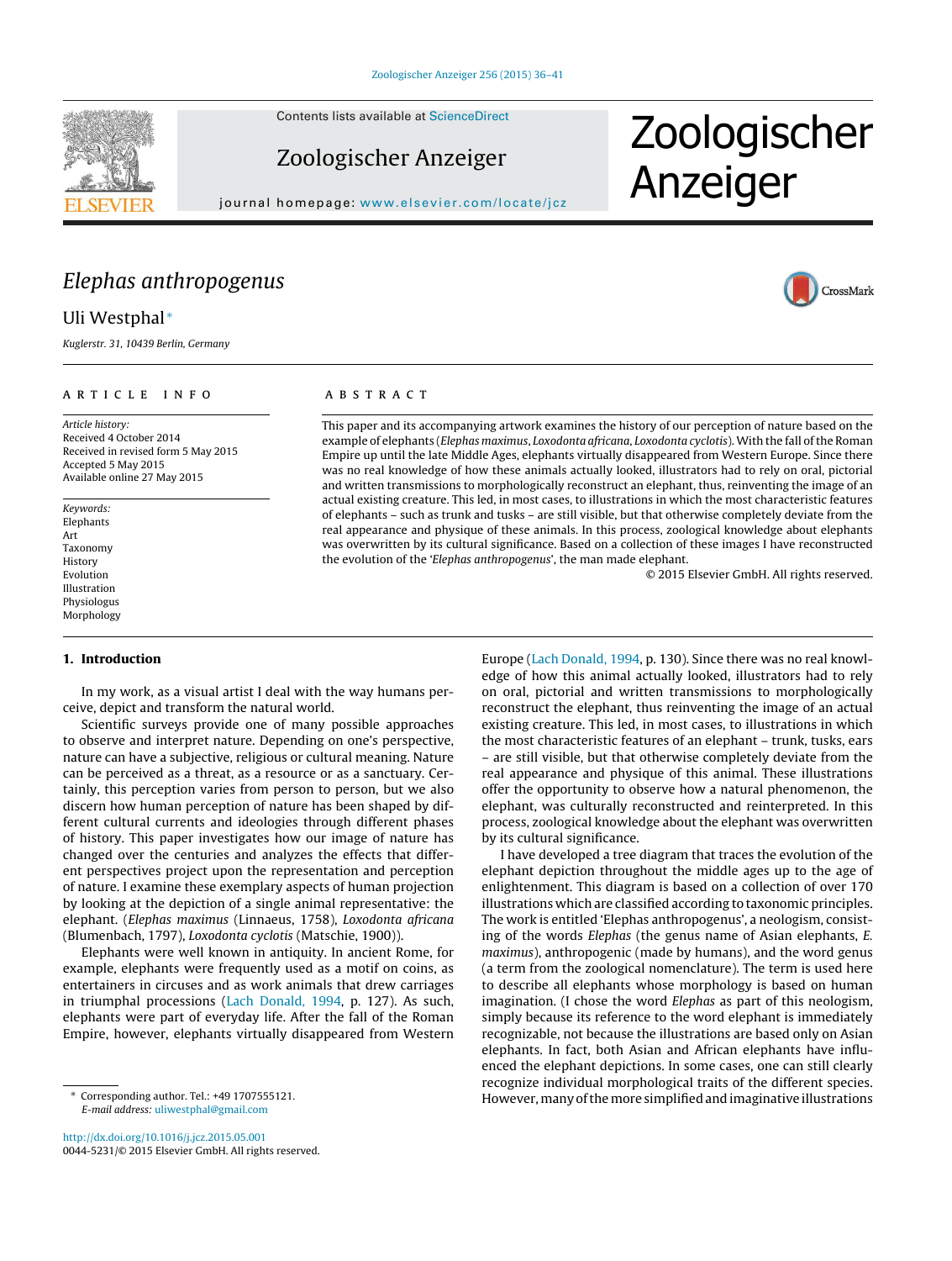from the middle ages do not carry enough information to clearly distinguish between species. They only allow to deduce that they depict an elephant because they show general striking body features of elephants. Because species distinction is not immediately relevant for the subject of this paper, I use the word elephant as representing both Asian and African elephant species.)

This paper and its accompanying artwork present two fundamentally different modes of our perception of animals: the cultural perspective in which the elephant itself has a specific meaning within the context of society, its belief systems and culture; and the scientific perspective that looks at the elephant as a biological organism, at its morphology and evolution.

# 2. The developmental history of the elephant's cultural significance in Western Europe

#### 2.1. The elephant in antiquity

# 2.1.1. Aristotle

The first recorded contact between Western Europeans and Indian elephants derives from the battle of Alexander the Great (356–323 BC) against Darius the 3rd (c. 380–July 330 BC) in Arabela, 331 BC. During its conquest of the Persian Empire, Alexander's army allegedly captured numerous war elephants and brought them back to Greece. Alexander was a pupil of Aristotle (384–322 BC), and it is likely that Aristotle saw an elephant in real life (Lach Donald, 1994, p. 125). Aristotle wrote massive encyclopedic works on the animal kingdom. His descriptions are relatively realistic and very detailed. He describes in detail the body and the anatomy of the elephant, even parts of his intestines (Aristotle, 350 BCa). Some rather curious elements of Aristotle's descriptions are, however, of particular importance in how they may have transformed the elephant into a mythological creature. For example, Aristotle says that elephants become 200–300 years old (Aristotle, 350 BCb), that they are very chastely, mate only in remote places close to rivers and give birth to only one young (Aristotle, 350 BCc).

#### 2.1.2. Pliny

Approximately 400 years after Aristotle, the Roman scholar Gaius Plinius Secundus (23–79 AD) (short: Pliny) compiled the 37 volume encyclopedia Historia naturalis. The Historia naturalis was a popularized collection of mainly Greek texts that served to entertain the Roman upper classes (Principe, 2002a). Besides scientific facts, it also included elements from folklore and mythology. The Historia naturalis was written in Latin, which later became the language of the sciences, and it was one of the most influential literary works up to modern times. Pliny's descriptions of the elephant form the foundation from which the majority of myths about the elephant were developed in the following centuries (Principe, 2002b).

Pliny copied from Aristotle the great age of the elephant, saying that elephants are very chastely, that they mate only in remote places and then wash themselves clean in a river. He reduces the potential offspring of the elephant to a single baby, once in its lifetime. He says that elephants are religious and pray to the moon. He describes the role of elephants in war and says that they wear wooden towers with up to 60 warriors on their backs. He speaks at length about the deep enmity between the dragon and the elephant and describes how the dragon, on hot summer days, lurks in the water, waiting for the elephant, in order to feast on its cool blood (Plinius Secundus, 77 AD).

## 2.2. The Physiologus and the Beastiaries

In the fourth century AD, a book called the Physiologus appeared in Alexandria (Arnott and Beaven, (n.d.)). It was a collection of descriptions of partly real, partly mythological animals that functioned as carriers of allegorical meanings or morals in relation to man. In the 6th century, Christian moralizations were added to the Physiologus. Christianity developed the Physiologus into a powerful, didactic tool to teach the history of salvation, in which animals and their characteristics could communicate something about the divine plan. The Physiologus was not a fixed, unchanging scripture, but rather a concept, a method of animal description, and its contents continued to develop with each new version.

Drawing from the influence of the Physiologus, the so-called bestiaries were developed over the next centuries. Bestiaries were very similar to the Physiologus in structure and function, but contained much richer illustrations (Beckhöfer-Fialho, 1996). A majority of the illustrations that I collected for my work, Elephas anthropogenus, were procured from the bestiaries of the 14th and 15th centuries. Both the Physiologus and the bestiaries describe the elephant as having some standard elements, which were then repeated over and over with only slight variations:

Elephants have very cool blood and therefore have no bodily desire. Although they become up to 300 years old, they only give birth to a single cub. When the time of conception is near, they wander into the earthly paradise where the Mandrake tree grows. The female begins to eat of its fruit and seduces the male to do the same. Only then will they mate. The female gives birth in the water, in order to protect it's cub from the eyes of the dragon, which lurks on the shore. Elephants have no joints in their legs and therefor can not stand up by them selves, should they ever fall. Therefore, they must sleep standing up and lean themselves against a tree. If a hunter wants to catch an elephant, he saws a slit in the tree and waits until the elephant comes to lean on it. The tree then breaks and the elephant falls to the ground. If the hunter is not present in order to kill him, the elephant starts calling for help. Twelve more elephants come to try and raise up the fallen elephant, without success. Then a small elephant arrives, puts his snout under the belly of the fallen elephant and lifts him up again (Druce, 1919, p. 7).

Many elements of this story are based, directly or indirectly, on the descriptions of Pliny's Historia naturalis. What really differentiates this text from the Historia naturalis, is a passage that gives a religious meaning to the story:

The male and female elephant symbolize Adam and Eve who were innocent until they ate from the tree of wisdom and were expelled from paradise. They gave birth to their son Cain over the waters of shame where the devil (the dragon) waited for him to entice and lead him astray. The fallen elephant symbolizes mankind which was brought to fall by the tree of wisdom. The twelve elephants who came to help him are the prophets, who unsuccessfully tried to lift mankind out of the depths of sin. The little elephant is Christ himself who became man and thus himself small and humble and who sacrificed himself to redeem humanity (Druce, 1919, pp. 7 and 8).

As bizarre as this description may seem in how it correlates the elephant with Christ himself, this passage illustrates the irrelevance of zoological facts in how nature was to be understood during the Middle Ages. It seemingly did not matter how animals looked, as much as it mattered what they symbolized, or meant.

#### 2.3. The herbal books

Another context in which elephant illustrations emerged during the Middle Ages was provided through the herbal books. The herbal books, in contrast to the bestiaries and the Physiologus, can be seen more as scientific literature. They gave nature an earthly function and described the medicinal properties of plants and their benefits to humans. The elephant was included in these books because it was, through Christian mythology, firmly connected to the mandrake tree, whose fruits or roots were thought to possess aphrodisiac properties. Also, the blood of the elephant and its ivory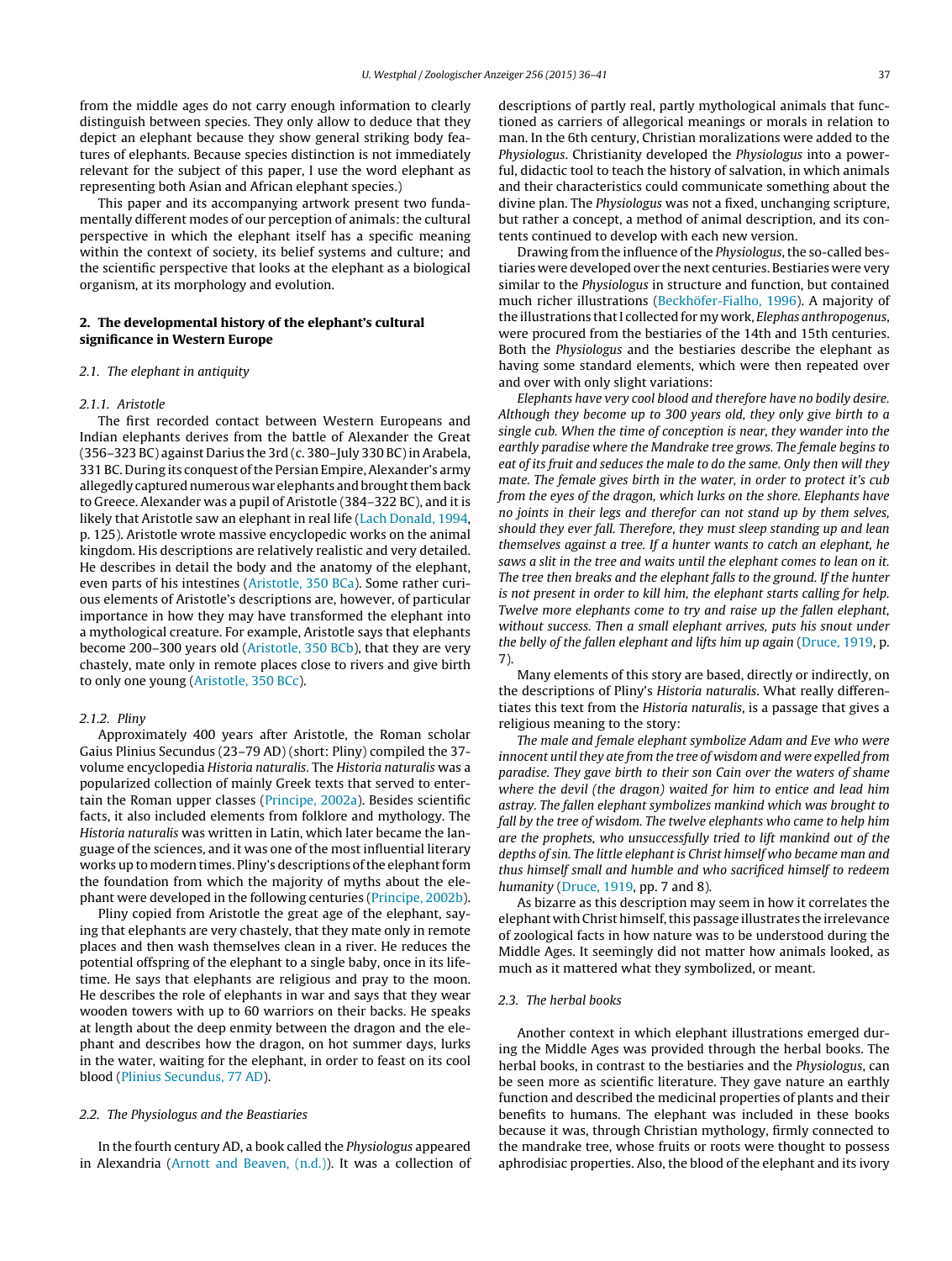

@ [2015] Uli Westphal. All Rights Reserved

Fig. 1. Examples of various historic elephant depictions reduced to simple line drawings. Sources, from left to right, top to bottom:

- Anonymus, 1025–1050. MS Cotton Tiberius B V, part 1, f. 81r. British Library.
- Anonymus, 13th–14th Century. MS O.2.14, England, Trinity College, Cambridge.
- Anonymus, 2nd half of the 14th century. Speculum humanae salvationis, The Netherlands, f.27, British Library.
- Ovide, circa 1385. Métamorphoses/Ms 742, f. 79v, Bibliothèque municipale de Lyon.
- Anonymus, early 15th century. MS Royal 20 B.XX, f.57, British Library.
- Von Megenberg, Konrad, circa 1442–1448. Buch der Natur, f. 95r, Universitätsbibliothek Heidelberg.
- Anonymus, before circa 1445. Shrewsbury Talbot Book of Romances/Royal 15 E. VI, Frane, f.16v, British Library.
- Jean, Wauquelin, 15th century. Histoire d'Alexandre/Français 9342, Belgium, f.149v, Bibliothèque nationale de France.
- Anonymus, 15th century. Français 19,081, France or Belgium, f.181v, Bibliothèque nationale de France.
- Van Cantimpres, Thomas, circa 1500. De natura rerum, Bruges. Printed in Frankfurter Allgemeine, Das Netzwerk der Mönche, 10. September 2002.

- Münster, Sebastian, 1552. Cosmographia/Book V, Basel, p. 1066.

tusks, when milled into powder, were thought to provide remedies against various ailments (Druce, 1919, pp. 50 and 51).

The herbal books contained specific instructions for the preparation of ointments and remedies and for the identification of plants. They offered little space for variation and reinterpretation of its contents, in contrast to the Physiologus and the Bestiaries. As a consequence of this design limitation, the illustrations contained in the herbals were extremely consistent. The elephant was therefore represented in very similar ways, often as an Artiodactyla, with skinny, goat-like legs, a round head, light brown skin and tusks peaking out of its trunk. It is striking to note that the elephant image was not integrated into particular scenes or natural settings, but rather was shown on a white background, isolated and detached. In this manner, the elephant was removed from its symbolic context and illustrated in a rather scientific way.<sup>1</sup>

#### 2.4. Elephants in the context of war

Probably the best known and most frequently used motif in medieval representations of the elephant, is the elephant that carries a castle on its back. It is found in almost all literary genres of the time, in architectural ornaments of cathedrals and castles, in painting and iconography of the early Middle Ages up until the late Renaissance. 30% of all elephants contained in my collection originally had a fortress or a tower mounted on their backs. This figure shows how much the image of the elephant was, next to its religious meaning, nestled in the context of warfare and thus served to illustrate historical events. Origins of this motif can be found in the battles of Alexander the Great, on which an own literary genre, the Alexander Romance, is based.

 $1$  Examples of such depictions can be found in the following manuscripts: (1) Manuscript 10 D 7, France, circa 900–1000, f.88r, in the collection of the Koninklijke Bibliotheek van Nederland. (2) Platonicus, Apuleius, circa 1025: The Herbarium of Apuleius Platonicus, Canterbury, UK, f.32v, in the collection of the British Library. (3) Testard, Robinet, 15th Century: Book of Simple Medicines, Ms Fr. Fv VI #1, f.168v, in

the collection of the National Library, St. Petersburg. (4) Manuscripts of the collection of the Bibliothèque nationale de France, Département des Manuscrits, Division occidentale: Français 9137, Bourgogne France, 1450-1500, f.280v, Français 1312, France, circa 1450, f.27v, Français 12320, northern France, circa 1450, f.178v, Français 12319, northern France, 1450-1475, f.285v, Français 1307, France, 1480, f.221v and Français 12322, France, 1520–1530, f.193v.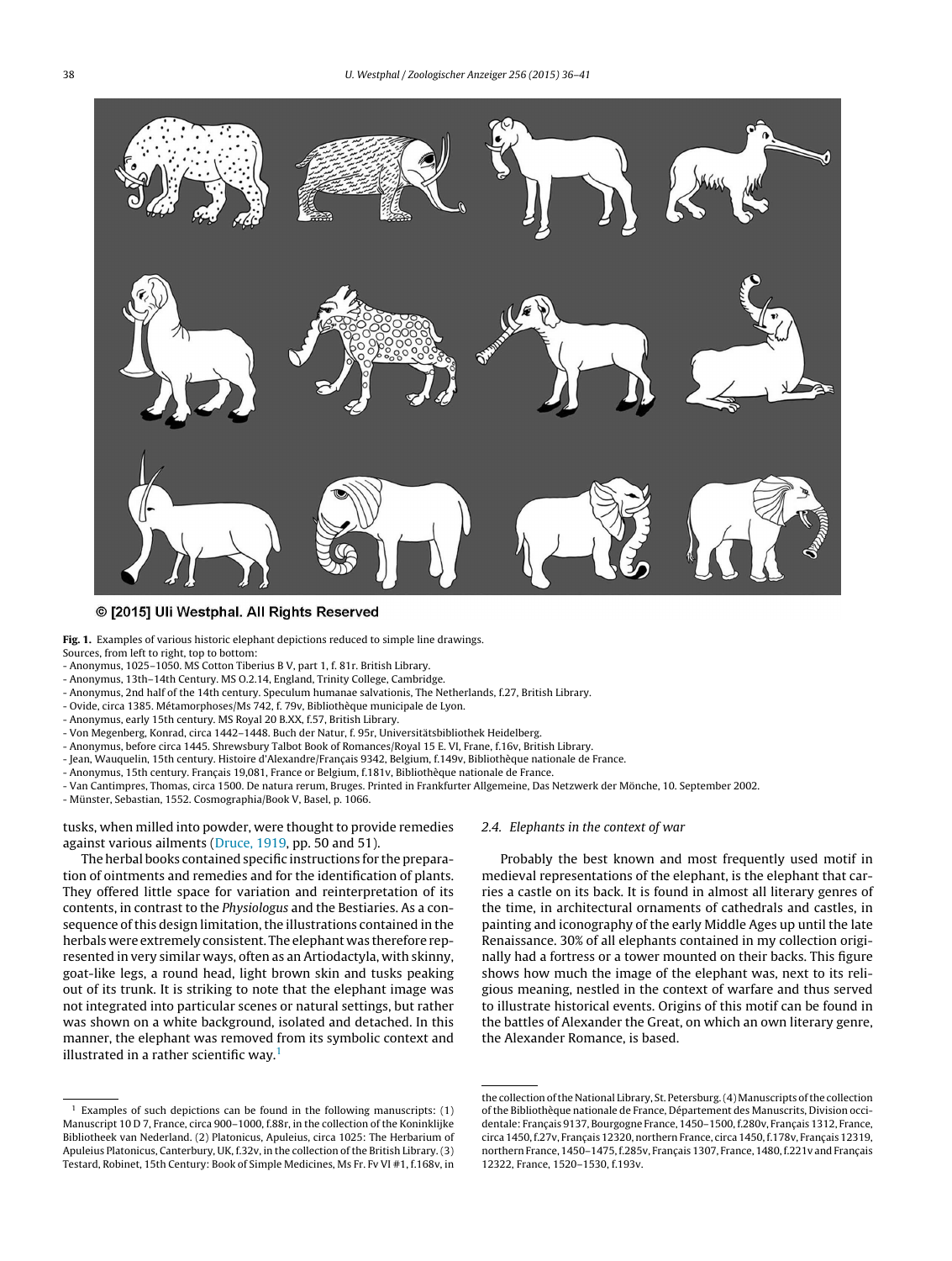#### 2.5. Elephants during the Renaissance

With the onset of the Renaissance, the depictions of elephants gradually broke from Christian symbolism, but not from the ideas of antiquity. Ironically, Conrad Gesner (1516–1565), who is considered to be one of the founders of modern zoology, copied his multi-page description of the elephant almost word by word from Pliny (Gesner, 1606). The elephant which illustrated his description, is a near identical copy of an engraving by the German artist Martin Schongauer (c. 1440–1491). Also the elephant shown in the book De quadrupedibus solidipedibus volumen integrum by famous Italian naturalist Ulisse Aldrovandi (1522–1605) is based on the same depiction (Aldrovandi, 1616). Schongauer's elephant is in his general physique quite realistic, but has fan shaped ears, slanted eyes and an almost mechanical looking, segmented trunk, that emerges from a skin fold beneath it's nose. With the development of engraving at the beginning of the Renaissance the depictions of elephants became increasingly naturalistic and highly detailed. Lack of knowledge of the physical appearance of the elephant could not be hidden anymore by stylized or simplified representations, but took on sharp features. The ideas of antiquity were also a central theme of the motifs. Elephants in triumphal processions, war and hunting scenes were especially popular. During the Renaissance, the elephant was given a Baroque appearance, became a chubby, stocky creature with a curved trunk and pig ears. Presumably the artistic style of this period influenced the representation of the elephant.

#### 2.6. Encounters with real elephants

There were still some encounters with real elephants that were imported as gifts for kings and popes, mostly from Asia. These animals often had to be brought over long land routes from the ports to their destinations and caused great excitement among the population (Lach Donald, 1994, pp. 129–133). Therefore, my collection also includes some realistic pictures of elephants that were based on living specimens. These encounters only had a short temporary effect on the depiction of the elephant, and the knowledge of the elephant's true appearance was quickly overwritten and dominated by traditional ideas of how an elephant should look.

### 3. Elephas anthropogenus from a taxonomic and evolutionary point of view

# 3.1. The morphology of Elephas anthropogenus

Due to the lack of knowledge of the true appearance of the elephant, and the irrelevance of scientific authenticity for the understanding of nature during the Middle Ages, there were no limitations set to the depiction of the possible morphology of elephants. This led to a rich visual spectrum in the depiction of the elephant. A special phenomenon that appears in many of the illustrations, could be described as hybridization: a process in which unknown, exotic animals were described by combining the body parts of known, domestic animals. The classic medieval elephant had a trumpet-shaped snout, ears like a dog, feet and body like a horse, cow or goat and tusks jutting up from its lower jaw, like those of a boar.

Some origins of morphological misinterpretation can be traced back, at least hypothetically, to series of sequential illustrations that were based on each other. For example, the ears of the elephant are often portrayed as fan-shaped, ribbed structures. This could be due to the fact that the ears of the elephants, especially those of the African elephant  $(L. africana)$ , are permeated with large blood vessels. These swell to cool down excess body heat and then form a structure similar to a net or fan. If the first illustrations of this type were based on an authentic representation of these vein systems, it could be concluded that this detail was expanded in later illustrations, until it had finally developed into a distinctive fan shape.

A similar process could also be the cause of the outwardly open concave elephant ears, which are mainly found in the naturalistic illustrations of the Renaissance. The ear canal of the elephant actually does lie on the outside of the ear, however the ear tends to lay flat and does not have a concave shape like human or horse ears do. Though, due to the shape of the elephants head there is a shadow cast on its ear, which was perhaps interpreted as an opening. From copy to copy this feature has become more pronounced until the elephant ear had developed into a very pronounced concave shape.

# 3.2. Parallels to biological organisms and to evolutionary processes

Some of the illustrated elephants possess a unique morphology that does not repeat itself, at least not within my collection. However, most pictures have similarities, suggesting a common origin or a family relationship. Until the invention of printing technologies such as wood print or copper engraving, books and the illustrations contained within them were duplicated laboriously by hand. This process led to variations, not exact copies. So also the morphology of the elephant changed continually with each reproduction and formed new features, while other features were lost in this process. Certainly different images also merged into each other and formed hybrids that combined the features of several earlier pictures. The illustrated elephants behave in this process quite like biological organisms and species, in the sense that they have an individual anatomy, they crossbreed, propagate, evolve and develop new traits and characteristics. For this reason, it is possible to describe the Elephas anthropogenus according to taxonomic principles, and to reinterpret its development from the perspective of evolutionary biology.

#### 3.3. The classification of the Elephas anthropogenus

For the integration of the elephant depictions into a pseudobiological system, the images in my collection went through several phases and transformations. First I positioned the images in chronological order, through which its development along a time line became visible.

As a next step, I made simplified line drawings from the elephant illustrations (Fig. 1). The transfer of the illustrations, which were originally crafted in very different styles, into an uniform, reduced representation was necessary to allow for a clear visual comparison, which focused on the actual morphology of the elephant. The isolation of individual species from their surrounding context is also a fundamental method of the natural sciences.

There were several criteria by which I sorted the images: the first criterion was based on the specific taxonomy of the elephant: the shape and position of their feet, trunk, ears and tusks. Based on these features, I was able to arrange the pictures in broad categories. There were, among others, the classes of the fan shaped ears, the trumpet shaped trunks, the cloven-hoofed elephants, the predators and the pig-like. However, with this method of classification according to a certain characteristic, I encountered two fundamental problems: firstly, the selection of the body part that the elephants were to be classified by was arbitrary, depending on whether I judged the animals based on their snout, ears, or feet I ended up with completely different groupings.

When I tried to take into account several characteristics simultaneously, I was faced with the problem that many of the elephants carried the characteristics of different genres. So an elephant that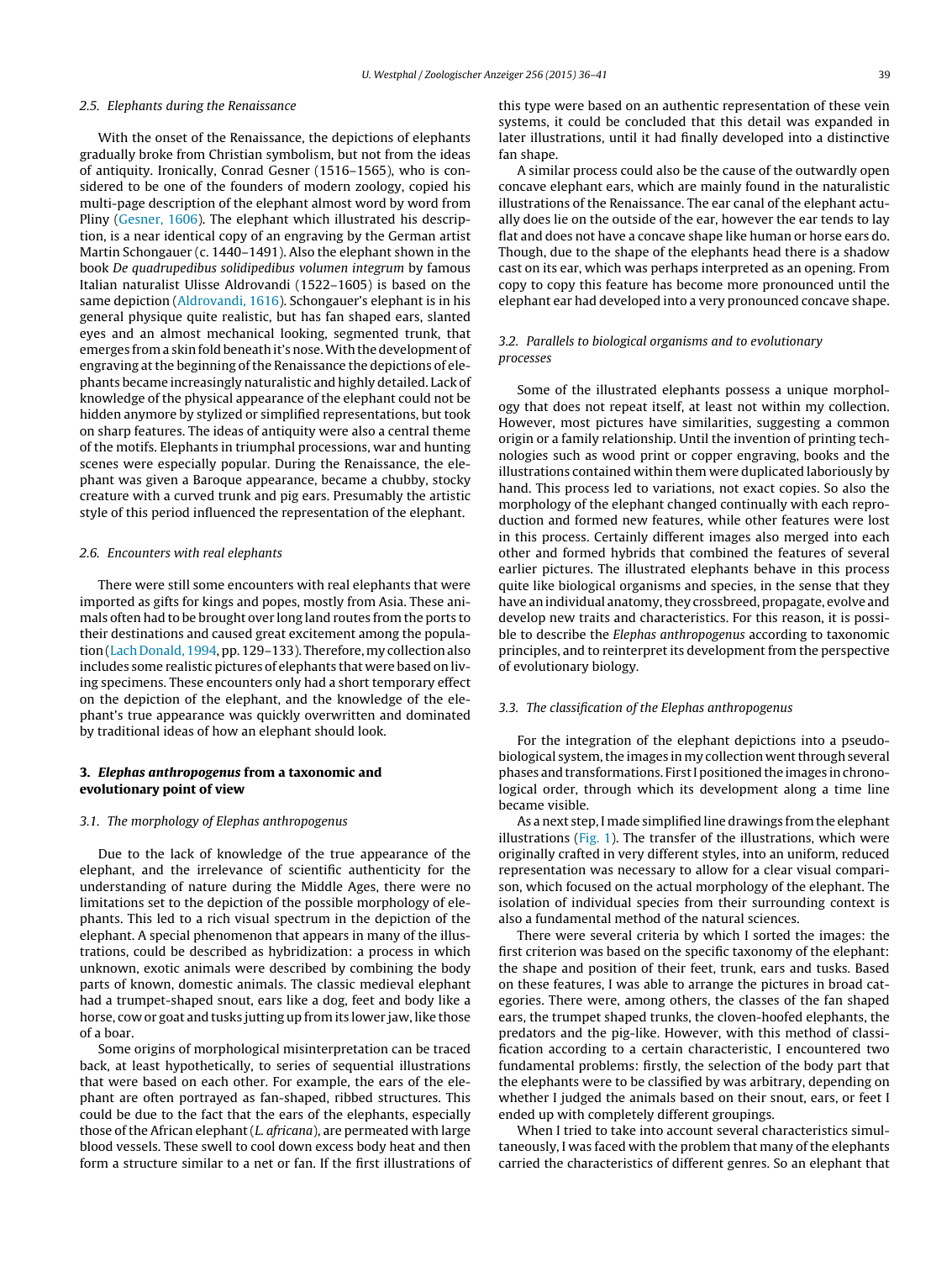

@ [2015] Uli Westphal. All Rights Reserved

Fig. 2. Type: artwork. Title: Elephas anthropogenus. Dimensions: 150 cm × 225 cm. Material: pigment-ink on canvas. Date: 2008. Artist: Uli Westphal. Web: http://www. uliwestphal.de/ElephasAnthropogenus/. Sources of all images, see: http://www.uliwestphal.de/ElephasAnthropogenus/sources.pdf.

had a trumpet shaped trunk but that also had claws like a predator had to be placed into two different groups simultaneously.

I had to compromise and take into account not only individual anatomical features, but in many cases, the overall morphology of the elephant as a classification criterion. The classification into different groups was thus based on the criterion of general morphological appearance, and the similarity between the elephants was used as an indicator that they were in fact related. The lineages that were reconstructed based on this approach are hypothetical, but reflect in some cases the development of depictions that are indeed based on each other (Fig. 2).

## 3.4. The artificial Systema naturae

Although the Elephas anthropogenus is an artificial organism, by classifying it I encountered a fundamental problem that we also face when classifying biological organisms: the randomness of the choice of the underlying classification criterion. Throughout the